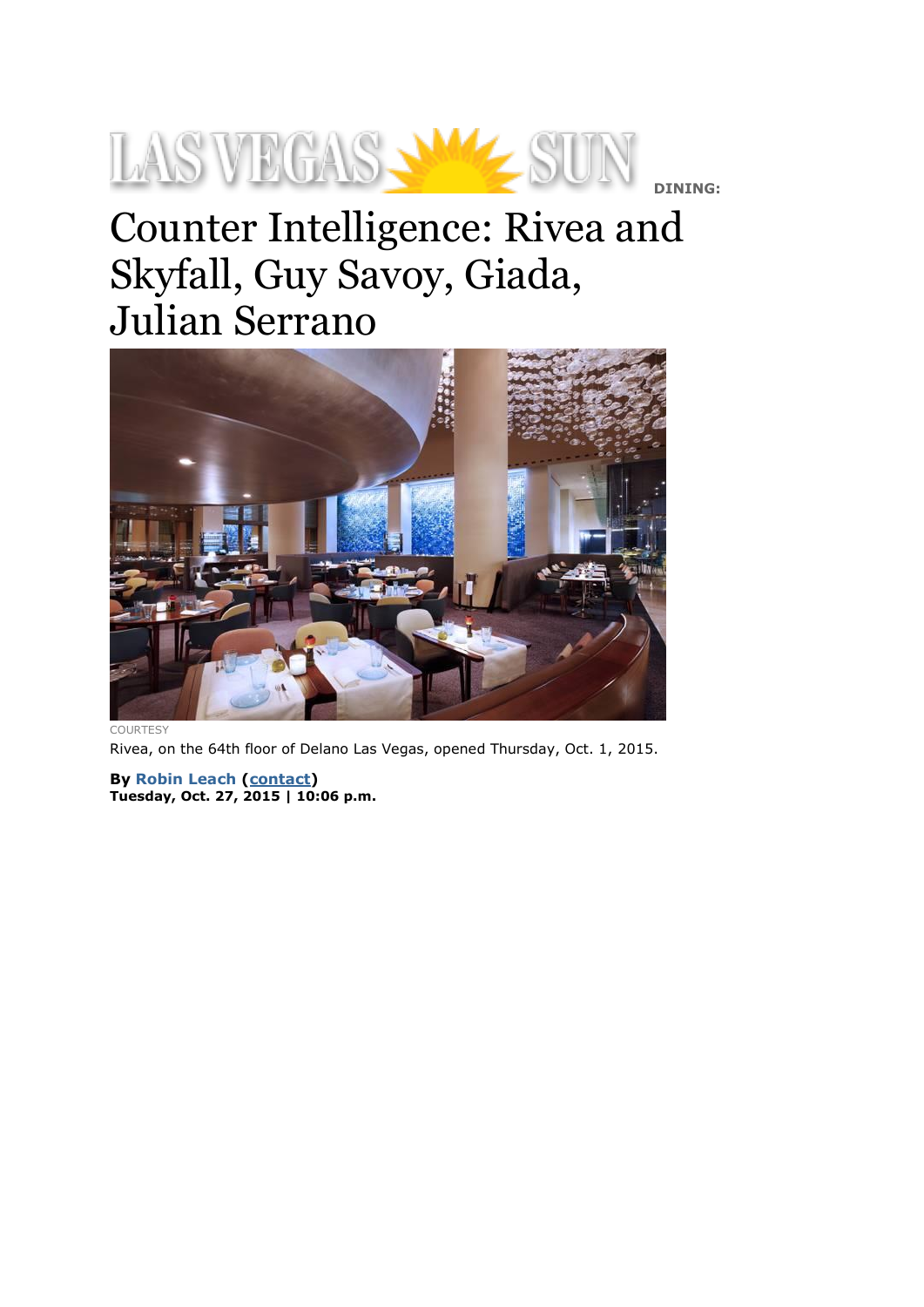

**2012 Vegas Uncork'd: [Clambake,](http://lasvegassun.com/photos/galleries/2012/may/13/2012-vegas-uncorkd-ducasse-keller-clambake/) Alain Ducasse, Hubert Keller**

Launch [slideshow](http://lasvegassun.com/photos/galleries/2012/may/13/2012-vegas-uncorkd-ducasse-keller-clambake/embed/) »

Hot off the grill! It's time to round up all the latest happenings in the Las Vegas restaurant scene.

Trust a Michelin-starred chef to conjure up a French Riviera summer nights menu and mix it with the stunning indoor and outdoor Strip views of Las Vegas into one of the newest treats in town.

That's exactly what decorated chef **Alain Ducasse** has done 64 stories high at the top of Delano Las Vegas with his new, breathtaking**Rivea** restaurant and **Skyfall** lounge in the former space of his restaurant and lounge **Mix.**But despite the sense of spectacular the moment you enter, another hidden gem awaits.

Tucked away down a hallway, a one-time storage room has been converted into Rivea+. It has floor-to-ceiling glass walls offering an even more stunning 180-degree view of the Las Vegas Valley and the Strip. Only Mandalay Bay execs got to use it every new Year's Eve for the best anywhere viewing of fireworks.

It's set up to be one large room for groups or divided into two small, more private dining rooms. "Where in the world is there a view like this one?" Alain told me over opening-night champagne. "It's thrilling."

He's serving small plates so that guests can experience the variety of menu items, plus main courses and grilled items with a Mediterranean flair. You get the sunsets and stars; the only thing missing is the sea. But with those champagne-bubble lights hanging from the ceiling, that's even better than the murky Med!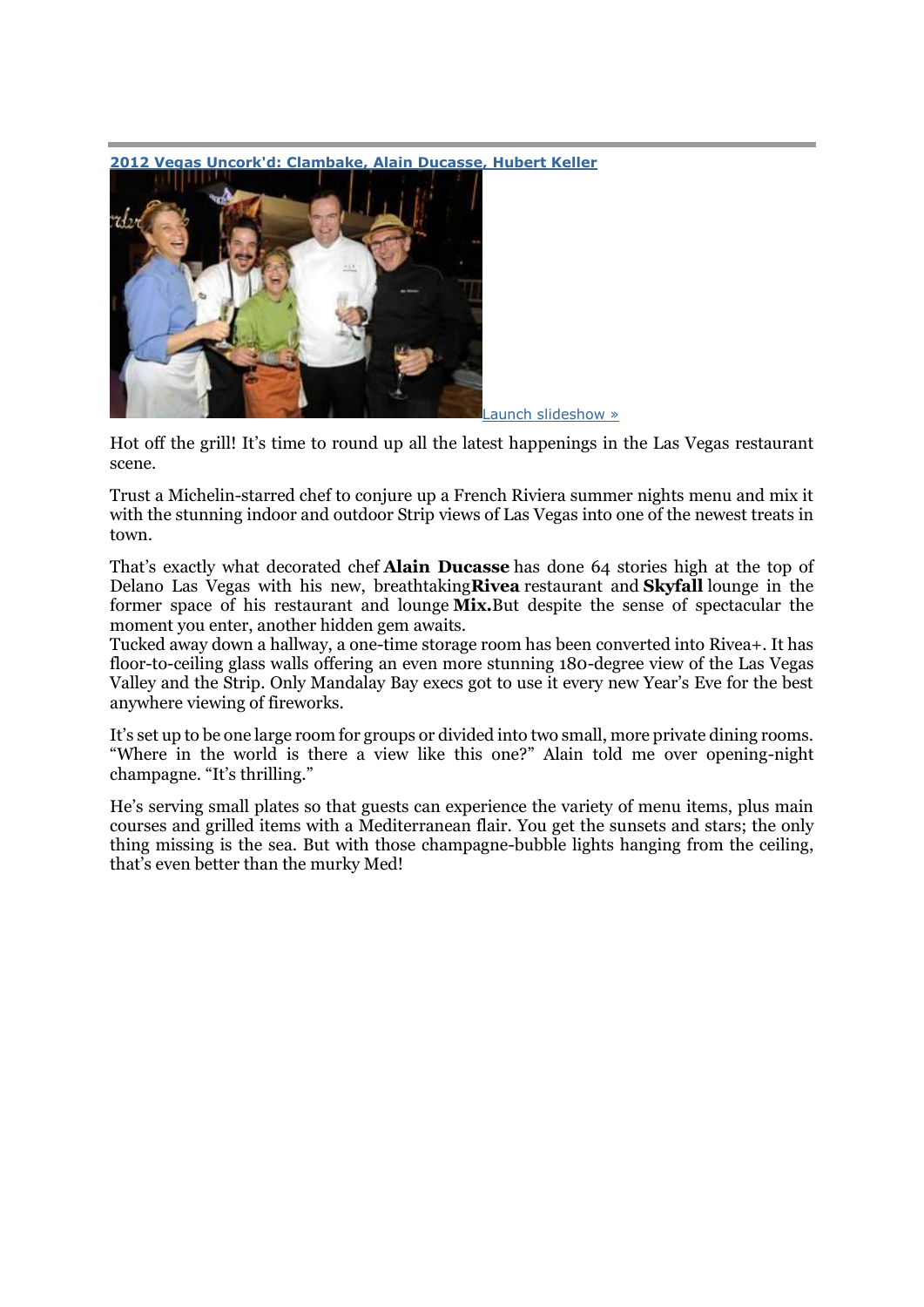**Guy Savoy and Robin Leach at [Caesars](http://lasvegassun.com/photos/galleries/2013/may/15/guy-savoy-robin-leach-mathieu-chartron-restaurant-/) Palace**



Launch [slideshow](http://lasvegassun.com/photos/galleries/2013/may/15/guy-savoy-robin-leach-mathieu-chartron-restaurant-/embed/) »

**FIVE SENSES:** Fellow French Michelin star chef**Guy Savoy** is celebrating a move of his highly acclaimed 28-year-old restaurant in the French capital. It's moved to the grand top-floor space of the oldest institution in France, the Monnaie de Paris.

Guy's chef here at Caesars Palace, **Mathieu Chartron,** went back for the festivities and has returned home with three staggering new menu items: octopus with smoked eggplant and radish gelee, lobster with stuffed rigatoni with carrot puree and grilled Japanese Wagyu beef in pomegranate reduction. He also has added a \$430 per-person, six-course menu of white truffle offerings.

On Wednesday, Nov. 18, professional food engineer **Veronique Anastasie** will take guests at the Caesars location through a six-course journey using all five senses. She'll impart history of the dishes, inspiration behind their creation and technical secrets of preparation for a oneof-a-kind experience.



Launch [slideshow](http://lasvegassun.com/photos/galleries/2014/jun/03/giada-de-laurentiis-vip-grand-opening-cromwell/embed/) »

**SUNDAY BRUNCH:** Toasted bagels and eggs Benedict are a thing of the past now that Food Network star chef **Giada de Laurentiis** and**Julian Serrano** have opened their Sunday brunch offerings.

At the futuristic-designed **Lago** in Bellagio by Julian, he's organized a three-course, \$38 perperson, small-bites menu with family-style pastry basket, nine choices of first course including raw ahi tuna or braised pulled duck with polenta and second-course choice of eggplant Benedict, Nanna's frittata, which I loved with its mozzarella, veggies and baked eggs, or baby pizzas with egg yolks.